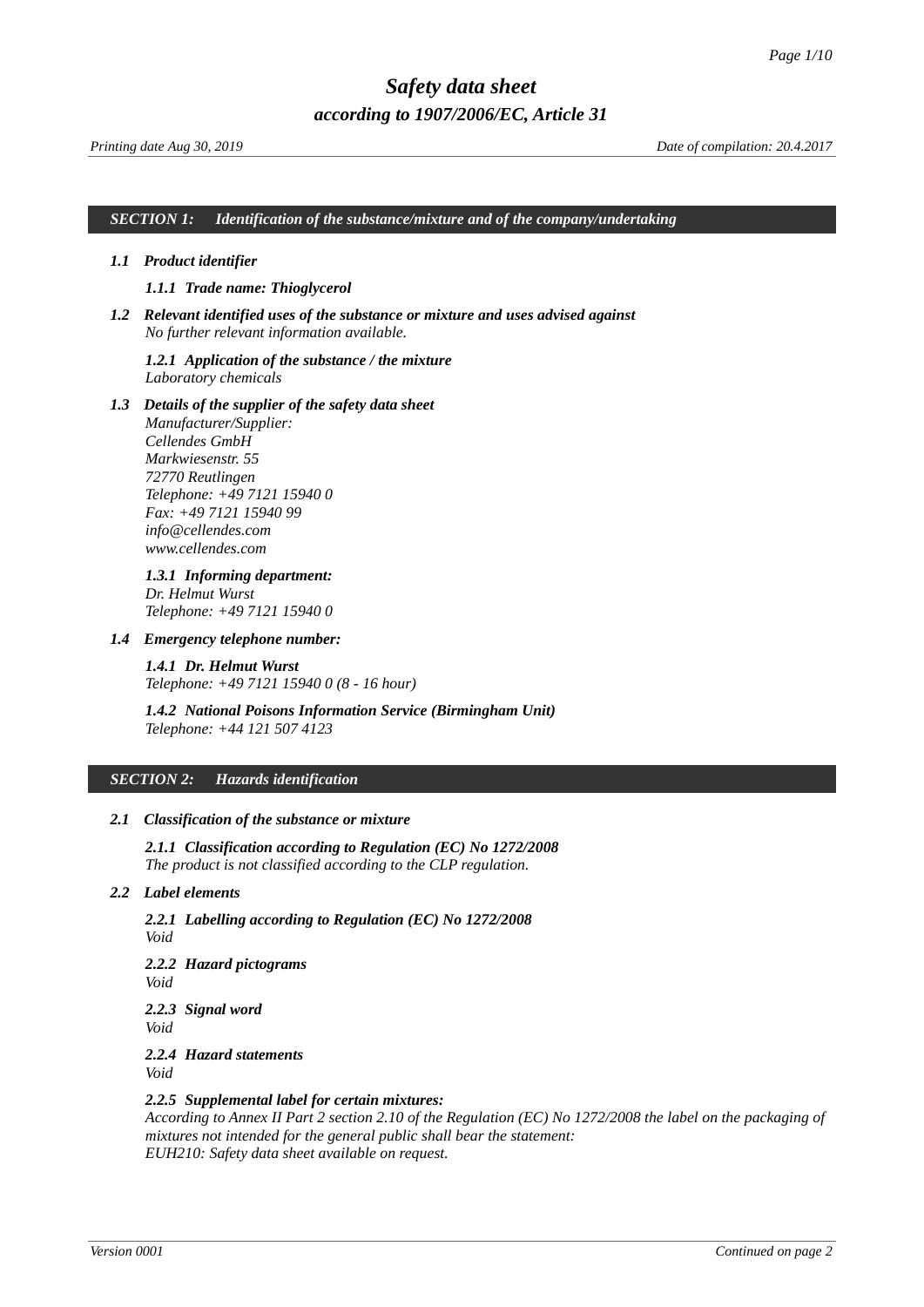*Printing date Aug 30, 2019 Date of compilation: Mar 15, 2017*

### *Trade Name: [Thioglycerol](#page-0-0)*

*(continued from page 1)*

### *2.3 Other hazards*

*2.3.1 Results of PBT and vPvB assessment 2.3.1.1 PBT: Not applicable 2.3.1.2 vPvB: Not applicable.*

### *SECTION 3: Composition/information on ingredients*

### *3.1 Substance*

### *3.2 Chemical characterisation: Mixtures*

*REACH registration number:*

*The ingredients do not require registration according to Regulation (EC) No 1207/2006 [REACH] or the registration is scheduled at a later date.*

### *3.2.1 Characterisation*

*The product is a mixture. It is an aqueous solution of 3-mercaptopropane-1,2 diol (synonyme: 1-thioglycerol).*

### *3.2.2 Substances presenting a health/environmental hazard within the meaning of Regulation (EC) No 1272/2008*

| CAS No        | EC No     | <i><u><b>Identification</b></u></i> | % by weight   | <b>Classification</b>                                                                                    |
|---------------|-----------|-------------------------------------|---------------|----------------------------------------------------------------------------------------------------------|
| $96 - 27 - 5$ | 202-495-0 | 3-mercaptopropane-1,2-diol          | $> 0.1 - 1.1$ | Acute Tox. 4; H302<br>Acute Tox. 3; H311<br>Skin Irrit. 2; H315<br>Eye Irrit. 2; H319<br>STOT SE 3: H335 |

*See subsection 2.2 for further details. Full text of the hazard statements see subsection 16.2.*

## *3.2.3 Substances for which Union workplace exposure limits have been assigned and which are not already included under point 3.2.2 (see also Section 8.)*

*No substances*

### *3.2.4 Additional information*

*For the wording of the listed hazard phrases refer to section 16.*

### *SECTION 4: SECTION 4: First aid measures*

### *4.1 Description of first aid measures*

### *4.1.1 General information*

*No special measures required.*

### *4.1.2 After inhalation*

*Ensure supply of fresh air. In the event of symptoms take medical treatment.*

### *4.1.3 After skin contact*

*Instantly rinse with water.*

### *4.1.4 After eye contact*

*In case of contact with eyes, rinse immediately with plenty of flowing water for 10 to 15 minutes holding eyelids*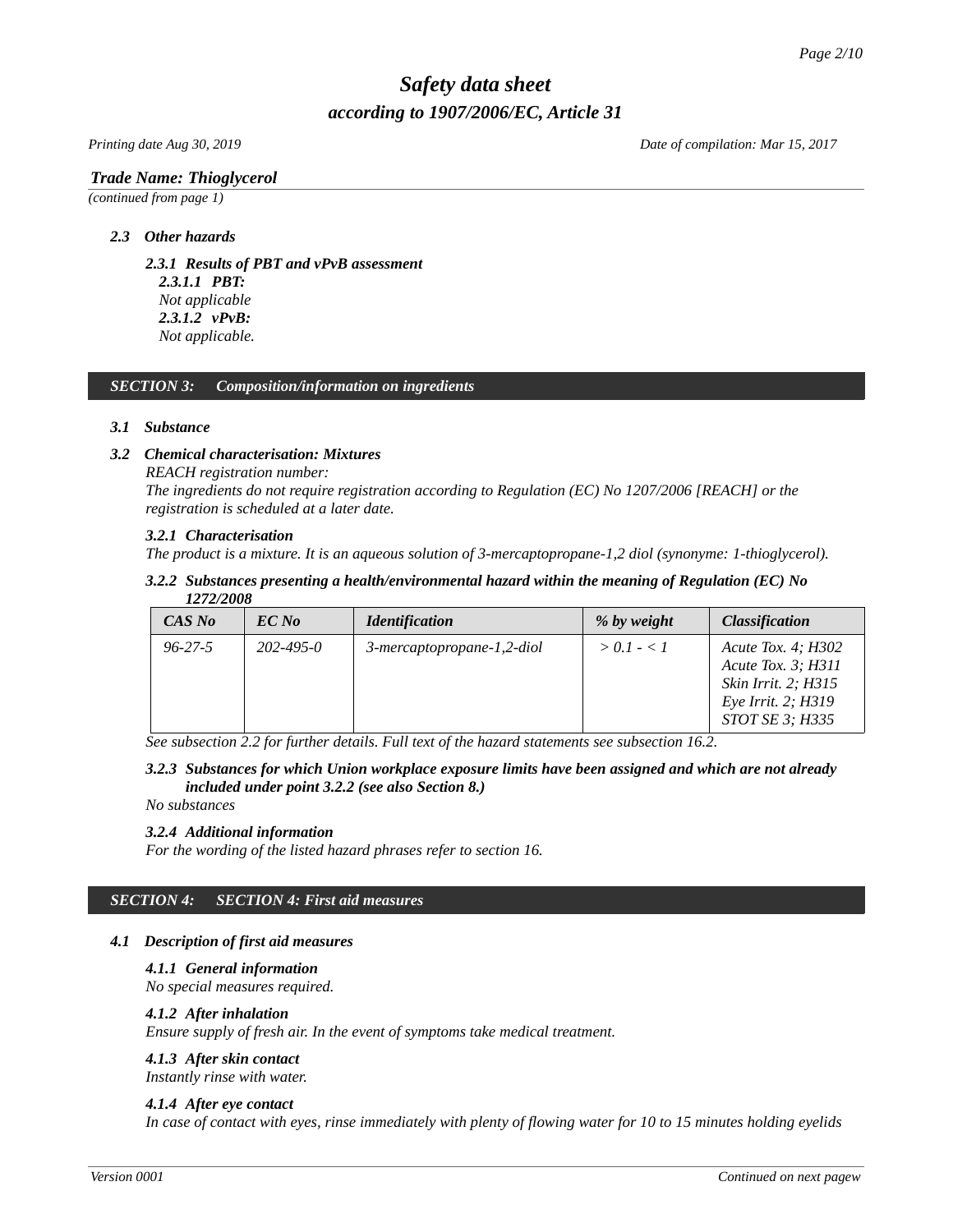*Printing date Aug 30, 2019 Date of compilation: Mar 15, 2017*

# *Trade Name: [Thioglycerol](#page-0-0)*

*(continued from page 2)*

*apart. Remove contact lenses, if present and easy to do. In the event of symptoms consult an ophthalmologist.*

### *4.1.5 In case of ingestion*

*If swallowed, rinse mouth with water (only if the person is conscious). Do not induce vomiting. Put victim at rest. Take medical treatment immediately.*

*4.2 Most important symptoms and effects, both acute and delayed No further relevant information available.*

### *4.2.1 Information for doctor*

*No particular measures are known - treat according to symptoms.*

*4.3 Indication of any immediate medical attention and special treatment needed Treat symptomatically. No further relevant information available.*

### *SECTION 5: Firefighting measures*

### *5.1 Extinguishing media*

### *5.1.1 Suitable extinguishing agents*

*Water spray jet, alcohol resistant foam, carbon dioxide, dry extinguishing powder. Co-ordinate fire-fighting measures to the fire surroundings.*

# *5.1.2 For safety reasons unsuitable extinguishing agents*

*Full water jet.*

## *5.2 Special hazards arising from the substance or mixture*

*In the event of fire the following can be released: carbon monoxide, carbon dioxide, sulphur oxides.*

### *5.3 Advice for firefighters*

*Wear self-contained breathing apparatus. Do not inhale combustion gases. Collect contaminated firefighting water separately, must not be discharged into the drains. Fire residues and contaminated firefighting water must be disposed of in accordance with the local regulations.*

### *SECTION 6: SECTION 6: Accidental release measures*

### *6.1 6.1 Personal precautions, protective equipment and emergency procedures*

## *6.1.1 For non-emergency personnel*

*Use personal protective clothing. Avoid contact with eyes and skin. Keep away from unprotected people.*

*6.1.2 For emergency responders*

*For suitable fabric for personal protective clothing see Section 8.*

- *6.2 Environmental precautions: Do not discharge into the drains, the aquatic environment and soil.*
- *6.3 Methods and material for containment and cleaning up: Absorb with liquid-binding material (e.g. sand, diatomaceous earth, acid- or universal binding agents, sawdust). Send in suitable containers for recovery or disposal.*

# *6.4 Reference to other sections*

*See Section 7 for information on safe handling*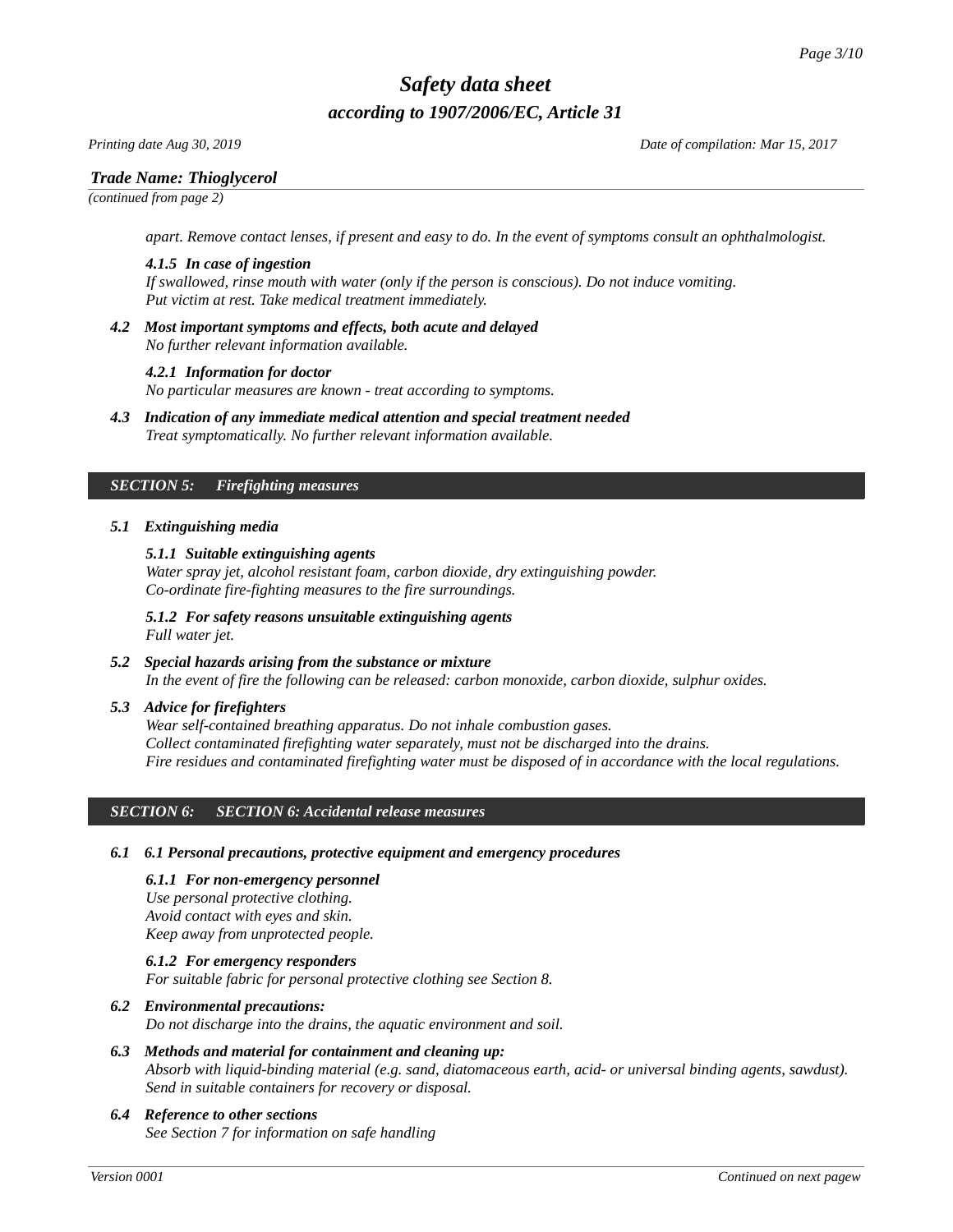*Printing date Aug 30, 2019 Date of compilation: Mar 15, 2017*

## *Trade Name: [Thioglycerol](#page-0-0)*

*(continued from page 3)*

*See Section 8 for information on personal protection equipment. See Section 13 for information on disposal.*

### *SECTION 7: Handling and storage*

### *7.1 Precautions for safe handling*

### *7.1.1 Advice on safe handling*

*Comply with the minimum standards in accordance with TRGS 500.1*

### *7.1.2 Advice on general occupational hygiene*

*Avoid contact with eyes and skin. At work do not eat, drink, smoke or take drugs. After worktime and before breaks the affected skin areas must be thoroughly cleaned. After work protect skin by using skin protective cream.*

### *7.2 Conditions for safe storage, including any incompatibilities*

### *7.2.1 Advice on protection against fire and explosion*

*No special measures necessary.*

### *7.2.2 Requirements for storage rooms and vessels*

*Keep container tightly closed in a cool, well ventilated place. Containers which are opened must be carefully resealed to prevent leakage.*

### *7.2.3 Advice on storage compatibility*

*The information about joint storage given in Table 2 of TRGS 5101 must be observed.*

### *7.2.4 Further information on storage conditions*

*Keep only in the original container.*

# *7.2.5 Storage class (for Germany only)*

*LGK 12 (non-combustible liquids) in accordance with TRGS 5101.*

### *7.2.6 Specific end use(s)*

*The product is only intended for the uses mentioned under subsection 1.2.*

### *SECTION 8: Exposure controls/personal protection*

### *8.1 Control parameters*

*The product does not contain substances above cut-off values for which exposure limit values have been assigned.*

### *8.1 Exposure controls*

### *8.1.1 Appropriate engineering controls*

*Technical measures and appropriate working operations should be given priority over the use of personal protective*

*equipment. See also subsection 7.1.*

### *8.1.2 Individual protection measures, such as personal protective equipment*

*Personal protective equipment needs to be selected specifically for the workplace, depending on concentrations and*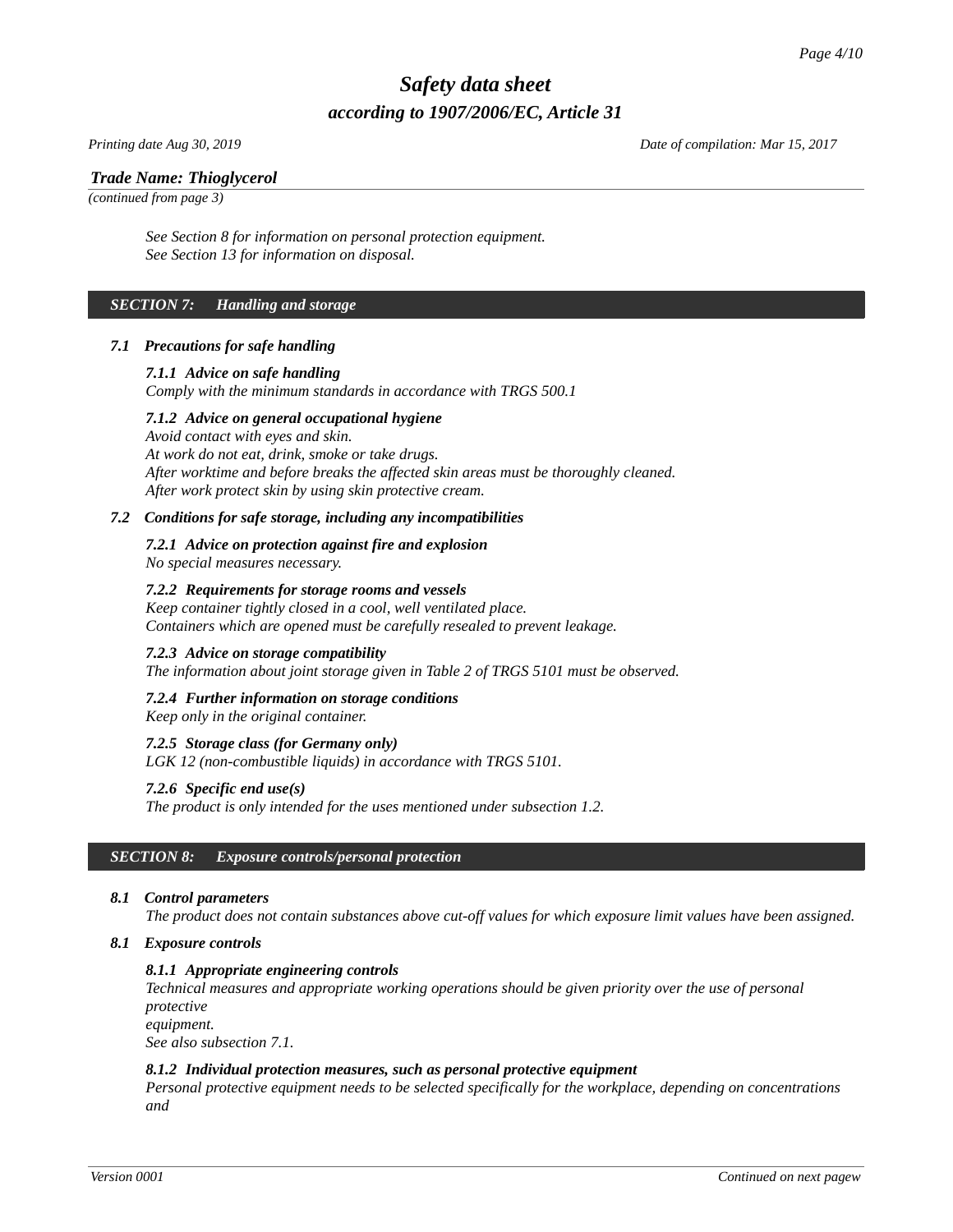*Printing date Aug 30, 2019 Date of compilation: Mar 15, 2017*

# *Trade Name: [Thioglycerol](#page-0-0)*

*(continued from page 4)*

*quantities of the hazardous substances handled. In the cases of special applications, it is recommended to check the*

*chemical resistance with the manufacturer/supplier of the personal protective equipment.*

## *8.1.2.1 Eye/face protection*

*Tightly fitting safety glasses in accordance with EN 166.*

## *8.1.2.2 Skin protection*

*Hand protection: If prolonged or repeated direct skin contact with the product is possible, suitable protective gloves must be worn.*

*Suitable: protective gloves of butyl rubber (0.7 mm; breakthrough time <sup>3</sup> 8 h).* 

*Completely unsuitable: textile or leather gloves.*

*Wear cotton undermitten if possible.*

*The protective gloves to be used must be comply with the specifications of the standard EN 374. Body protection: Closed work clothing.*

*8.1.2.3 Respiratory protection*

*With correct and proper use, and under normal conditions, respiratory protection is not required. 8.1.2.4 Thermal hazards*

*Not relevant.*

# *8.1.3 Environmental exposure controls*

*See Section 6.*

## *SECTION 9: Physical and chemical properties*

### *9.1 Information on basic physical and chemical properties*

| Physical state:                                 | liquid                              |
|-------------------------------------------------|-------------------------------------|
| Colour:                                         | colourless                          |
| Odour:                                          | slight, characteristic              |
| Odour threshold:                                | no data available                   |
| $pH$ (as supplied) (20 $^{\circ}$ C):           | no data available                   |
| pH (of an aqueous solution):                    | no data available                   |
| Melting point/freezing point $(^{\circ}C)$ :    | not determined                      |
| Boiling point and boiling range $(^{\circ}C)$ : | 100 (water)                         |
| Flash point (°C), closed cup:                   | not relevant                        |
| Evaporation rate:                               | not determined                      |
| Flammability (solid, gas):                      | not relevant                        |
| Upper flammability or explosive limit:          | not relevant                        |
| Lower flammability or explosive limit:          | not relevant                        |
| Vapour pressure (20°C) (hPa):                   | 23 (water)                          |
| Vapour density $(20^{\circ}C)$ :                | not determined                      |
| Relative density (20 $^{\circ}$ C):             | not determined                      |
| Solubility in water:                            | miscible                            |
| Soluble in:                                     | not determined                      |
| Partition coefficient: n-octanol/water:         | - 0.84 (3-mercaptopropane-1,2-diol) |
|                                                 | (external safety data sheet)        |
| Auto-ignition temperature $(^{\circ}C)$ :       | not self-igniting                   |
| Decomposition temperature $(^{\circ}C)$ :       | not determined                      |
| Dynamic viscosity (mPa · s) (20 $^{\circ}$ C):  | no data available                   |
| Explosive properties:                           | not explosive                       |
| Oxidising properties:                           | not relevant                        |
|                                                 |                                     |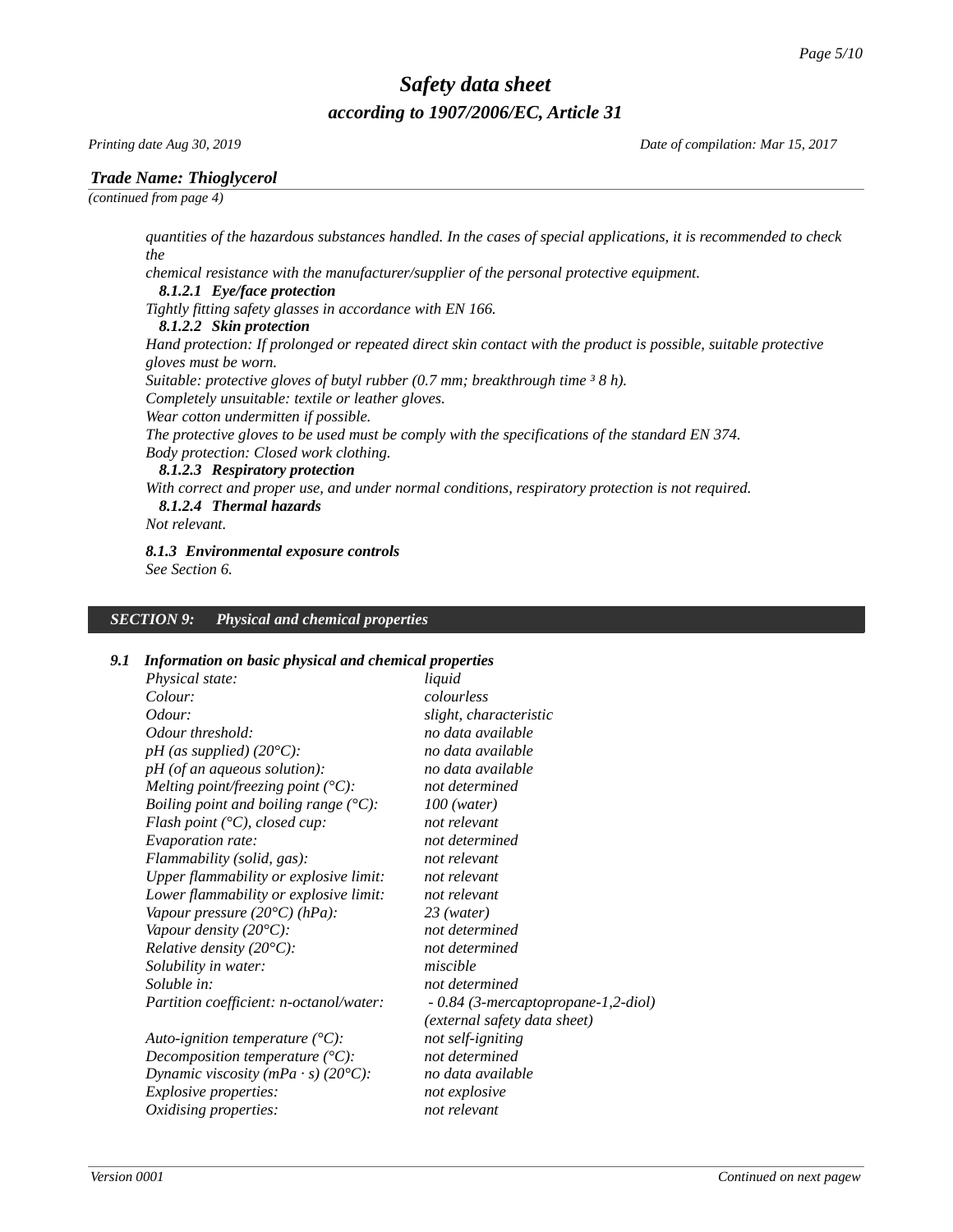*Printing date Aug 30, 2019 Date of compilation: Mar 15, 2017*

# *Trade Name: [Thioglycerol](#page-0-0)*

*(continued from page 5)*

### *9.2 Other information*

*None.*

### *SECTION 10: Stability and reactivity*

### *10.1 Reactivity*

*No data available for the product.*

### *10.2 Chemical stability*

*The product is stable under normal ambient and anticipated storage and handling conditions of temperature and pressure.*

### *10.3 Possibility of hazardous reactions When used as intended, no hazardous reaction known.*

## *10.4 10.4 Conditions to avoid*

*No particular conditions known.*

### *10.5 Incompatible materials*

*Avoid contact with strong oxidising agents.*

### *10.6 Hazardous decomposition products*

*No hazardous decomposition products known. For hazardous combustion products see subsection 5.2.*

### *SECTION 11: Toxicological information*

### *11.1 Information on toxicological effects*

*No data are available for the product.*

### *11.1.1 Acute toxicity*

*LD50 rat, oral (mg/kg) 670 (3-mercaptopropane-1,2-diol) (external safety data sheet) LD50 rabbit, dermal (mg/kg) 699 (3-mercaptopropane-1,2-diol) (external safety data sheet) LC50 rat, inhalation (mg/l/4h) No data available.*

### *11.1.2 Skin corrosion/irritation*

*3-mercaptopropane-1,2-diol as a pure substance is classified as Skin Irrit. 2, but its concentration in this mixture is*

*below generic concentration limits triggering a classification.*

### *11.1.3 Serious eye damage/irritation*

*3-mercaptopropane-1,2-diol as a pure substance is classified as Eye Irrit. 2, but its concentration in this mixture is below generic concentration limits triggering a classification.*

### *11.1.4 Respiratory or skin sensitisation*

*The mixture has not been tested.*

### *11.1.5 Germ cell mutagenicity*

*The mixture does not contain substances classified as germ cell mutagens.*

### *11.1.6 Carcinogenicity*

*The mixture does not contain substances classified as carcinogenic.*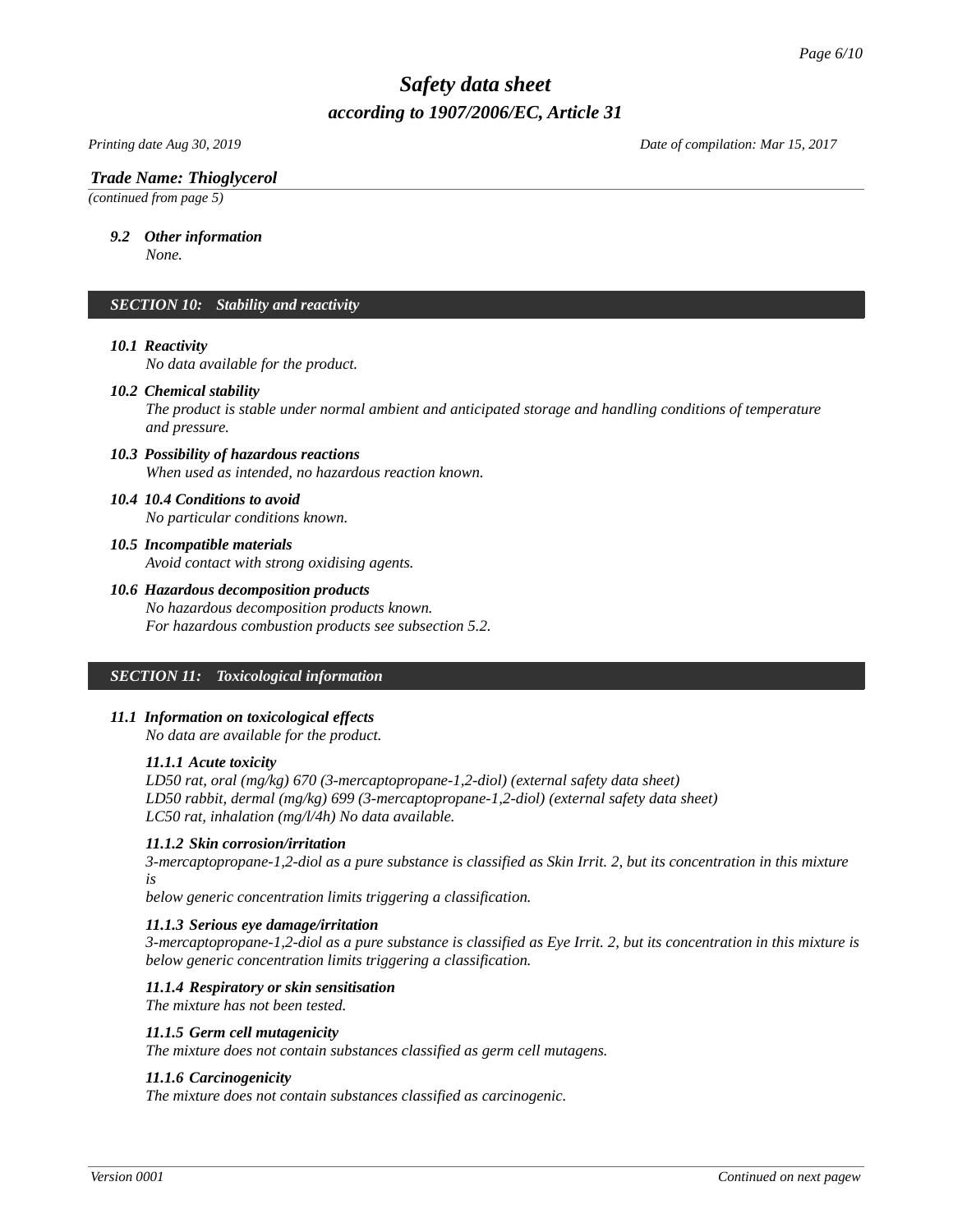*Printing date Aug 30, 2019 Date of compilation: Mar 15, 2017*

# *Trade Name: [Thioglycerol](#page-0-0)*

*(continued from page 6)*

### *11.1.7 Reproductive toxicity*

*The mixture does not contain substances classified as toxic for the reproduction.*

### *11.1.8 Specific target organ toxicity (STOT)-single exposure*

*The mixture contains substances classified as being a specific target organ toxicant after single exposure in concentrations below the cut-off values and below generic concentration limits triggering a classification.*

### *11.1.9 Specific target organ toxicity (STOT)-repeated exposure*

*The mixture does not contain substances classified as being a specific target organ toxicant after repeated exposure.*

### *11.1.10 Aspiration hazard*

*The mixture does not contain aspiration toxicants.*

### *11.1.11 Symptoms related to the physical, chemical and toxicological characteristics The product has not been tested.*

*11.1.12 Delayed and immediate effects as well as chronic effects from short and long-term exposure The product has not been tested.*

### *SECTION 12: Ecological information*

### *12.1 Toxicity*

| Aquatic toxicity:          |           |                    |
|----------------------------|-----------|--------------------|
| 96 h LC50                  | (fish)    | No data available. |
| 48 h EC50                  | (daphnia) | No data available. |
| 72 h EC50                  | (algae)   | No data available. |
| Behaviour in sewage works: |           |                    |

*The behaviour of the product in sewage treatment plants has not been tested. Do not discharge into the drains.*

### *12.2 Persistence and degradability*

*The product has not been tested. Chemical oxygen demand (COD): No data available. Biochemical oxygen demand (BOD5): No data available. AOX-hint: Not to apply.*

### *12.3 Bioaccumulative potential*

*Partition coefficient: n-octanol/water: - 0.84 (3-mercaptopropane-1,2-diol)*

*(external safety data sheet)*

*The product has not been tested. Bioaccumulation is not expected.*

### *12.4 Mobility in soil*

*The product has not been tested.*

### *12.5 Results of PBT and vPvB assessment*

*The mixture does not contain any substances classified as PBT/vPvB in a concentration of 0.1% or more.*

### *12.6 Other adverse effects*

*Ozone depletion potential No data available. Photochemical ozone creation potential No data available. Global warming potential No data available. The product is classified as hazardous to water. Contains according to the formulation following compounds of directives 2006/11/EC and 80/68/EEC: None.*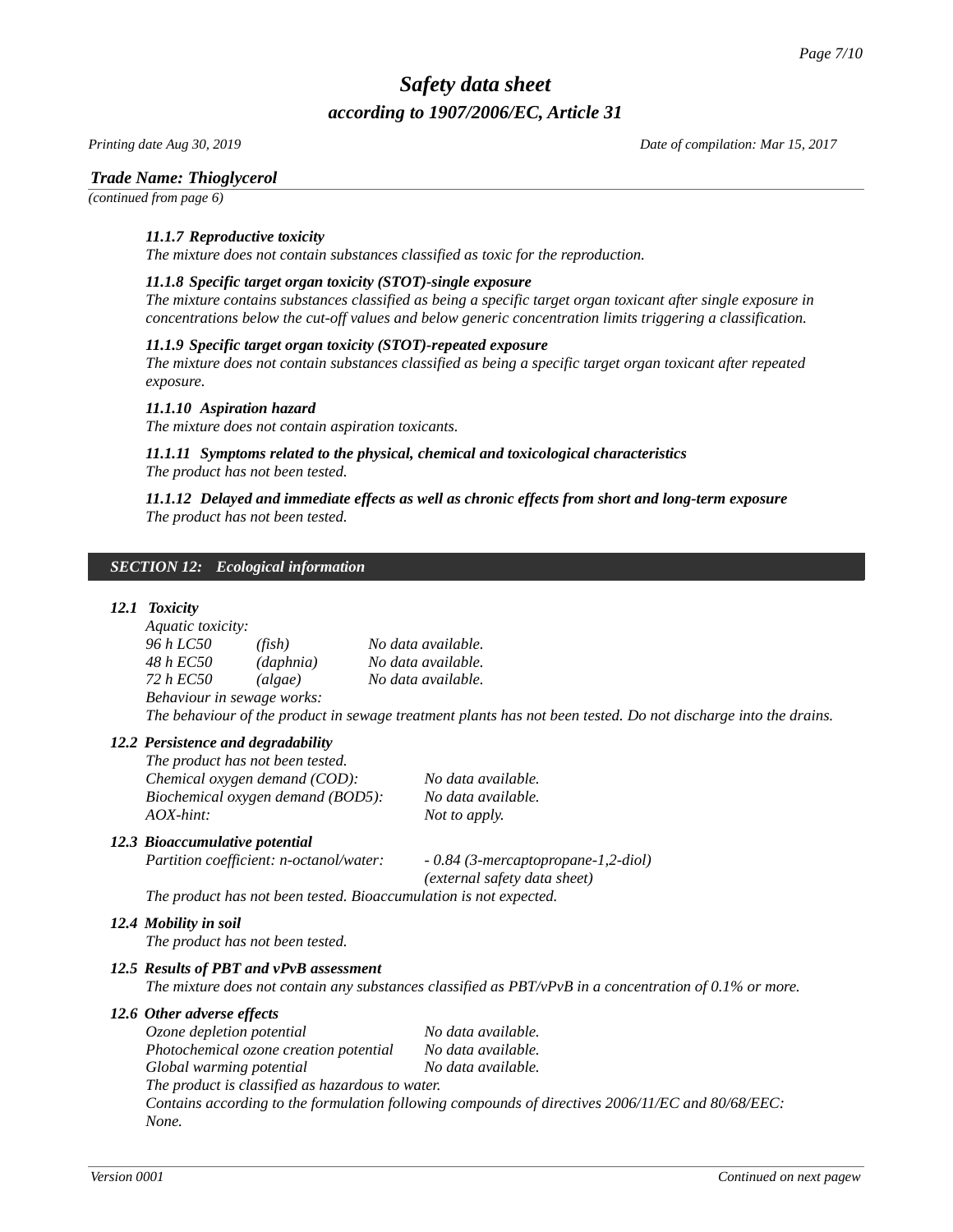### *Printing date Aug 30, 2019 Date of compilation: Mar 15, 2017*

# *Trade Name: [Thioglycerol](#page-0-0)*

*(continued from page 7)*

## *SECTION 13: Disposal considerations*

## *13.1 Waste treatment methods*

|                                                                      |    | Waste disposal according to official state regulations. Sewage disposal must be avoided.                                                                                                                                                                                                                                                                                                                                       |
|----------------------------------------------------------------------|----|--------------------------------------------------------------------------------------------------------------------------------------------------------------------------------------------------------------------------------------------------------------------------------------------------------------------------------------------------------------------------------------------------------------------------------|
|                                                                      |    | Consult the local waste disposal expert about waste disposal.                                                                                                                                                                                                                                                                                                                                                                  |
|                                                                      |    | Disposal operations/recovery operations according to Directive 2008/98/EC                                                                                                                                                                                                                                                                                                                                                      |
| Disposal operations:                                                 |    | D 9 Physico-chemical treatment                                                                                                                                                                                                                                                                                                                                                                                                 |
| Recovery operations:                                                 | R3 | Recycling/reclamation of organic substances which are not<br>used as solvents                                                                                                                                                                                                                                                                                                                                                  |
| None.                                                                |    | Properties of waste which render it hazardous in accordance with Annex III of Directive 2008/98/EC                                                                                                                                                                                                                                                                                                                             |
| 13.1.1 Product / unused product<br>EC waste code:<br>Waste notation: |    | Waste disposal corresponding to European Waste Catalogue. Wastes must be classified with respect to their origin<br>and depending on different processing steps. The waste codes mentioned as follows are only constituted as our<br>recommendations. Referring to the particular case they should be completed or revised.<br>16 05 09<br>discarded chemicals other than those mentioned in 16 05 06, 16 05 07<br>or 16 05 08 |
| 13.1.2 Contaminated packaging                                        |    |                                                                                                                                                                                                                                                                                                                                                                                                                                |
| Recommendation:                                                      |    | Contaminated packaging should be emptied as far as possible and after<br>appropriate cleansing may be taken for reuse.                                                                                                                                                                                                                                                                                                         |
| Recommended cleansing agent:                                         |    | Water.                                                                                                                                                                                                                                                                                                                                                                                                                         |
| Packaging that cannot be cleaned:                                    |    |                                                                                                                                                                                                                                                                                                                                                                                                                                |
| EC waste code:                                                       |    | 15 01 02                                                                                                                                                                                                                                                                                                                                                                                                                       |
| Waste notation:                                                      |    | Plastic packaging                                                                                                                                                                                                                                                                                                                                                                                                              |

## *SECTION 14: Transport information*

### *14.1 UN number*

*No dangerous good in accordance with the UN Model Regulations (ADR/RID/ADN/IMDG/ICAO/IATA).*

- *14.2 UN proper shipping name Not relevant.*
- *14.3 Transport hazard class(es) Not relevant.*
- *14.4 Packing group Not relevant.*
- *14.5 Environmental hazards Not relevant.*
- *14.6 Special precautions for user Not relevant.*
- *14.7 Transport in bulk according to Annex II of MARPOL and the IBC Code Not relevant.*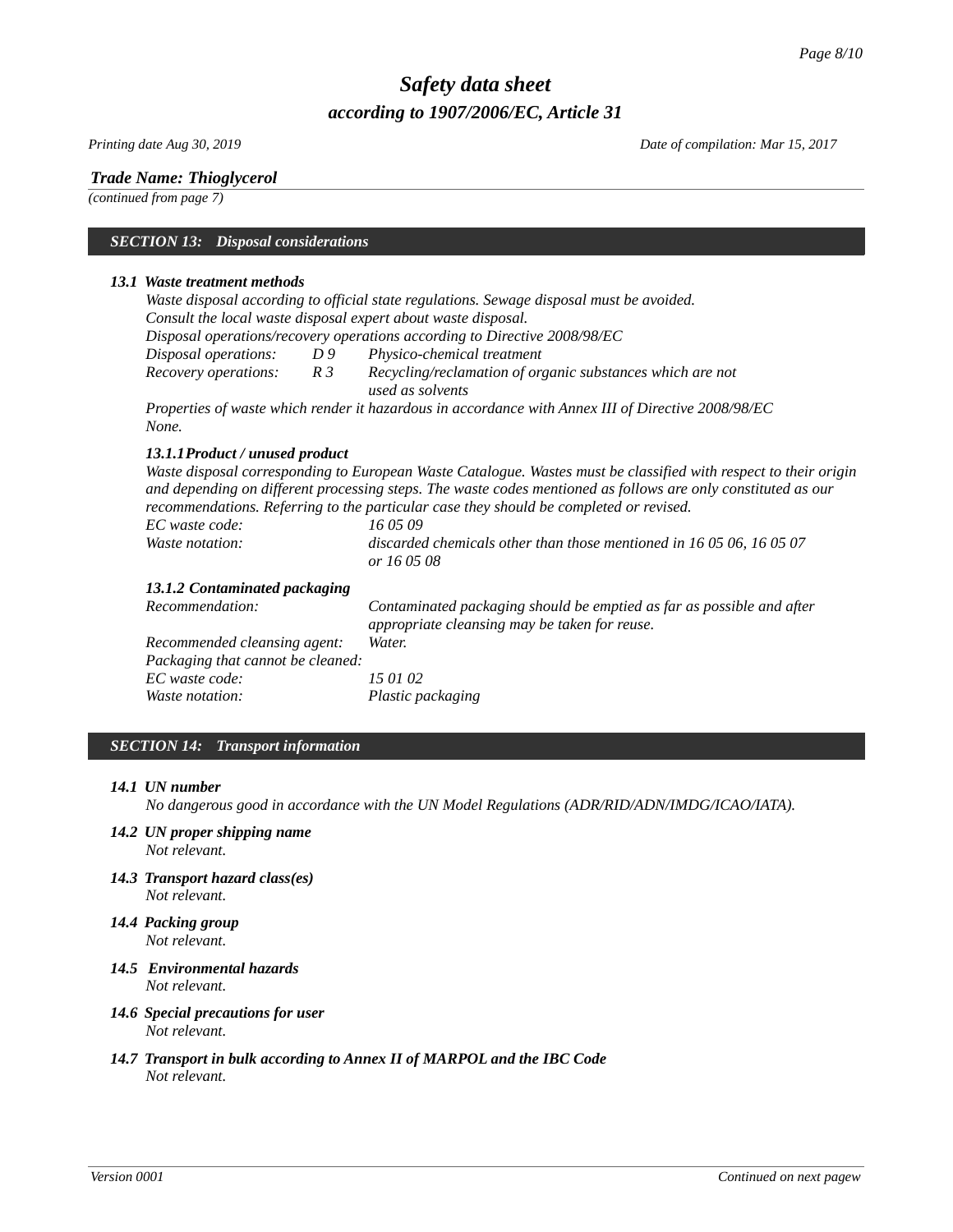*Printing date Aug 30, 2019 Date of compilation: Mar 15, 2017*

# *Trade Name: [Thioglycerol](#page-0-0)*

*(continued from page 8)*

### *SECTION 15: Regulatory information*

### *15.1 Safety, health and environmental regulations/legislation specific for the substance or mixture*

*15.1.1 Information regarding relevant Union safety, health and environmental provisions None.*

| 15.1.2 Information regarding national laws/national measures that may be relevant (for Germany only) |                                               |
|------------------------------------------------------------------------------------------------------|-----------------------------------------------|
| Indications on restriction of occupation:                                                            | Not relevant                                  |
| Major-accident Regulation:                                                                           | Not relevant                                  |
| Fire and explosion hazards:                                                                          | Not relevant                                  |
| Regulation on clean air (TA Luft):                                                                   | Not relevant                                  |
| Water hazard class:                                                                                  | $WGK 2$ – hazardous to water                  |
|                                                                                                      | (calculation according to KBwS)3              |
|                                                                                                      | The Federal State Enactment for Facilities to |
|                                                                                                      | Handle                                        |
|                                                                                                      | Water Endangering Substances (German VAwS-    |
|                                                                                                      | Anlagen-Verordnung) has to be observed.       |
| German Ordinance on Hazardous Substances                                                             |                                               |
| (in accordance with EC-Directive $98/24/EC$ ):                                                       | Article 6 must be observed.                   |
| Technical Rules for Hazardous Substances1:                                                           | TRGS 400, 500, 510                            |
| Rules of the employers' liability insurance association2:                                            | DGUV Regel 112-189, 112-192, 112-195          |

### *15.2 Chemical safety assessment*

*No chemical safety assessment has been carried out for a substance in the product.*

### *SECTION 16: Other information*

### *16.1 Keeping (restrictions)*

*Article 8 paragraphs 5 and 6 of the German Ordinance on Hazardous Substances has to be observed (only for Germany). Supply to industry consumer, laboratories*

### *16.2 Full text of the hazard statements referred to under subsection 2.1 and point 3.2.2 of the Safety Data Sheet*

- *H302 Harmful if swallowed.*
- *H311 Toxic in contact with skin.*
- *H315 Causes skin irritation.*
- *H319 Causes serious eye irritation.*
- *H335 May cause respiratory irritation.*

### *16.3 Key to abbreviations and acronyms used in the safety data sheet*

| ADN:       | Accord européen relatif au transport international des marchandises dangereuses par voie de |
|------------|---------------------------------------------------------------------------------------------|
|            | navigation intérieure                                                                       |
| ADR:       | Accord européen relatif au transport international des marchandises dangereuses par route   |
| AOX:       | adsorbable organically bound halogens                                                       |
| ICAO/IATA: | International Civil Aviation Organisation/International Air Transport Association-Dangerous |
|            | <b>Goods Regulations</b>                                                                    |
| IMDG-Code: | <b>International Maritime Dangerous Goods-Code</b>                                          |
| KBwS:      | Commission for the Evaluation of substances hazardous to waters (Kommission Bewertung       |
|            | wassergefährdende Stoffe)                                                                   |
| LGK:       | Lagerklasse (storage class)                                                                 |
| OECD:      | Organisation for Economic Co-operation and Development                                      |
|            |                                                                                             |